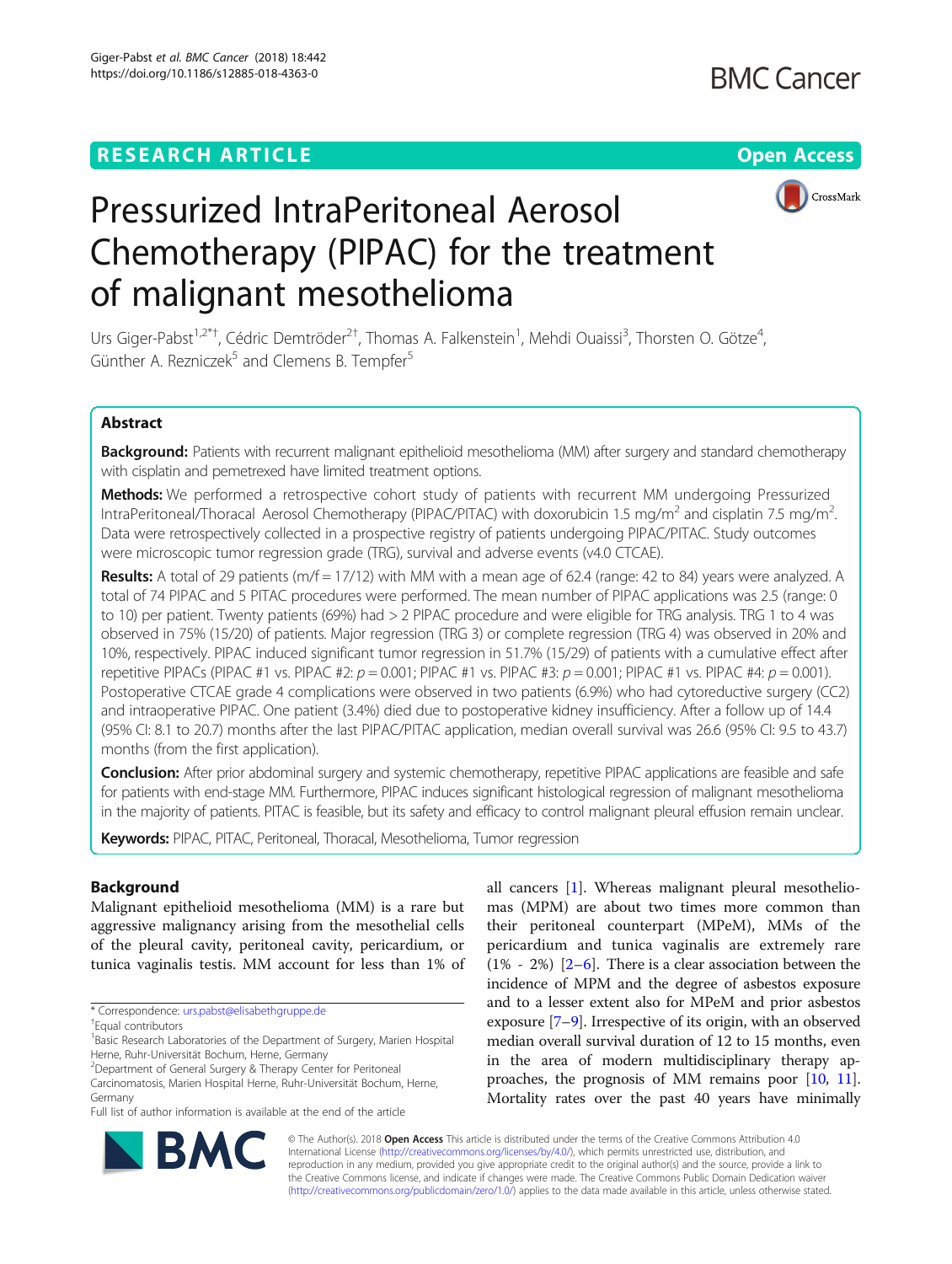decreased by 0.5% and 2% per year for MPM and MPeM, respectively [[8\]](#page-8-0). In patients with MPeM who achieve complete or near complete surgical tumor resection and undergo combined heated intraperitoneal chemotherapy (HIPEC), estimated 5-year survival rates of 42% of patients can be achieved. Therefore, if feasible, this approach has become the standard of care for MPeM [\[12](#page-8-0), [13](#page-8-0)].

Due to its nonspecific symptoms, MMs are often diagnosed late when disease burden is extensive and patients can only be managed with palliative chemotherapy. Since MPeM remains usually confined to the peritoneal cavity, loco-regional chemotherapy with direct exposure of the antitumor agent to the peritoneal tumor is considered an effective approach and overall tumor response rates for intraperitoneal chemotherapy (IPC) have been found to be higher compared to combined intravenous chemotherapy [[14,](#page-8-0) [15\]](#page-8-0).

Pressurized IntraPeritoneal Aerosol Chemotherapy (PIPAC) is a new technique to deliver intraperitoneal chemotherapy. During a standard laparoscopy, antitumor drugs are injected via a nebulizer into the abdominal cavity where a therapeutic aerosol is formed. Data from ex-vivo studies, animal experiments, and human studies demonstrated a higher local drug bioavailability and a better therapeutic index after PIPAC compared to liquid IPC [[16\]](#page-8-0). Clinical safety, feasibility, and antitumor efficacy of PIPAC have been reported in ovarian and gastrointestinal cancer patients with peritoneal carcinomatosis [\[17](#page-8-0)]. The feasibility of Pressurized IntraThoracal Aerosol Chemotherapy (PITAC) to palliate malignant pleural effusion has been reported previously [\[18](#page-8-0)].

## Methods

## Patients and regulatory framework

Since April 2012, PIPAC/PITAC was applied with approved drugs for i.v. therapy as off-label use. Each patient was evaluated in a multidisciplinary tumor board. The indications for PIPAC were: i) medical co-morbidities and/or advanced disease excluding complete or near complete cytoreductive surgery and simultaneous heated intraperitoneal chemotherapy (CRS & HIPEC); ii) disease progression under/after systemic chemotherapy; iii) medical co-morbidities excluding systemic chemotherapy; iv) patients refusing CRS & HIPEC and/or systemic chemotherapy.

Pressurized IntraThoracal Aerosol Chemotherapy was administered in selected patients with clinically relevant malignant pleural effusion. PIPAC and PITAC were delivered simultaneously.

Patients with clinical signs of gastro-intestinal occlusion and/or a Karnofsky Index (KI) < 60% were excluded. We intended to deliver at least three PIPAC cycles separated by a six-week time interval. PITAC was only repeated in case of recurrence of significant pleural effusion or if a significant pleural effusion occurred on the contra-lateral side.

The study was performed in line with the guidelines of the Declaration of Helsinki and each patient was asked to give written informed consent for data collection as well as for publication of data in an anonymous manner. Data collection and analysis was done retrospectively within a prospective PIPAC registry approved by the local Institutional Review Board (Ethics Committee of the Ruhr-Universität Bochum, Germany; registration number 15–5280).

#### PIPAC/PITAC procedure

The standard PIPAC procedure has been described in detail [\[16](#page-8-0), [19](#page-8-0)]. The access to the abdominal cavity was obtained via a mini laparotomy lateral to the left rectus abdominus muscle in the midclavicular line at the level of the umbilicus. Peritoneal biopsies from all four abdominal quadrants (if possible) were retrieved and sent for histological analysis. Doxorubicin at a dose of 1.5 mg/m<sup>2</sup> body surface in a total volume of 50 ml NaCl 0.9% followed by cisplatin at a dose of 7.5 mg/m<sup>2</sup> body surface in a total volume of 150 ml NaCl 0.9% were aerosolized.

For PITAC, the patient was intubated with a double lumen endotracheal tube and then placed in a lateral thoracotomy position. After exclusion of the ipsilateral lung, access to the thoracic cavity was obtained via a 1-cm-incision in the 6th to 8th intercostal space in the mid axillary line and a 12-mm-trocar was inserted. The lung was then allowed to collapse and a second 5 mm trocar was placed under video-guidance. Pleural effusion was removed and multiple biopsies were taken. An intrathoracal pressure of 12 mmHg  $CO<sub>2</sub>$  was established during the PITAC procedure. The technique, drugs and drug dosage were similar to PIPAC as described above. At the end of the procedure, a 12 Charrière chest tube was inserted and placed to a ventro-apical position and then connected to a digital chest drainage system with a continuous negative pressure of 15 cm  $H_2O$ . With the patient still in the lateral position, the ipsilateral lung was then re-ventilated. In case of no air leak via the thoracic chest tube, the tube was then immediately removed. After extubation, a chest x-ray examination was performed. Senior surgeons trained in PIPAC/ PITAC performed all procedures.

## Data collection, follow-up, and statistical analysis

Study nurses collected clinical data within a prospective PIPAC/PITAC registry and obtained follow-up data by telephone calls or questionnaires sent to family doctors/ oncologist until the patient died or until the last follow-up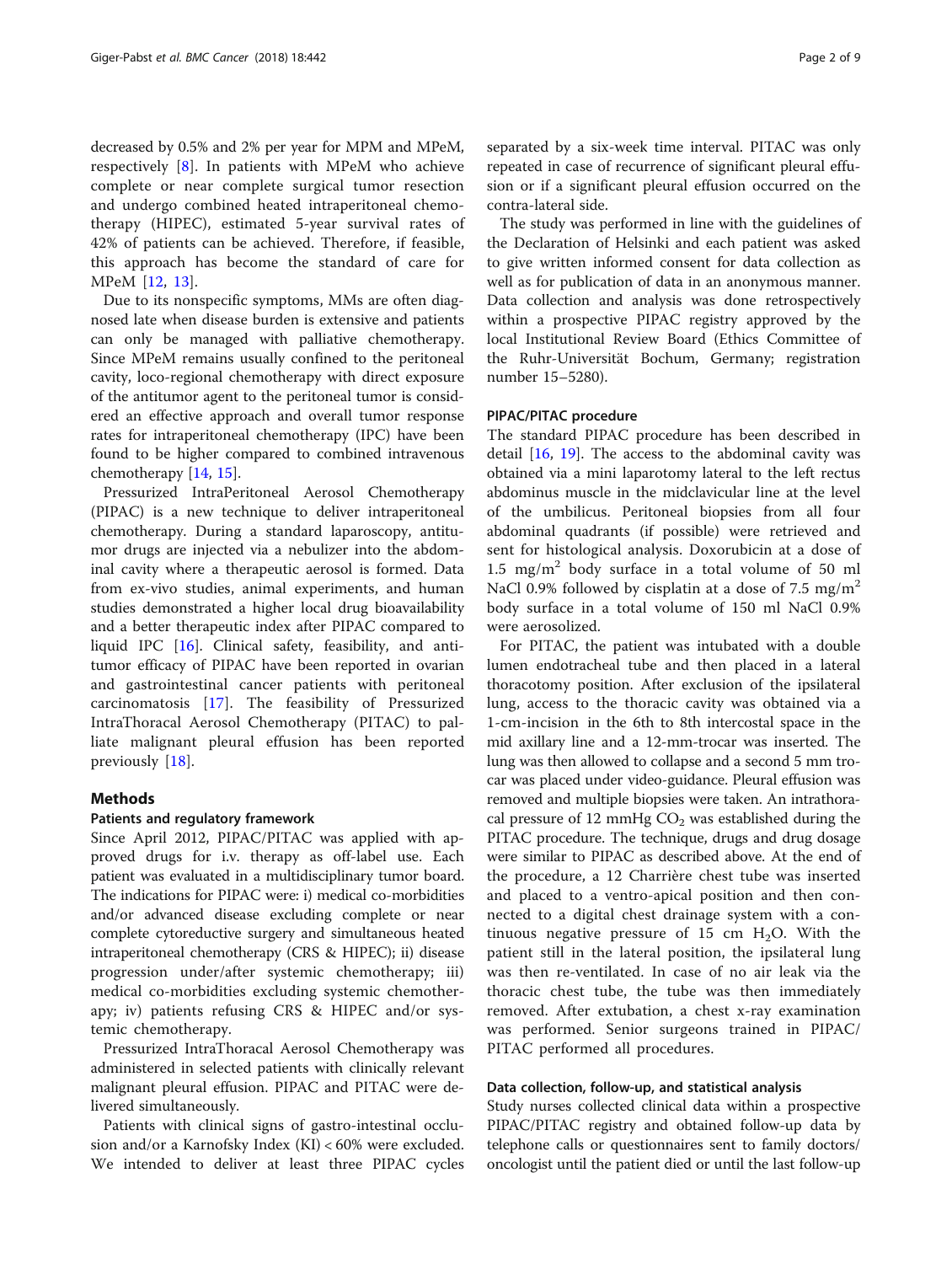(November 10, 2017). Quality of life was assessed by using EORTC QLQ-C30(+ 3) or EORTC QLQ-C30 (Version 3.0) questionnaires and combined/reported using the following scales: Global health status, QL2; physical functioning, PF or PF2; role functioning, RF2; all other scales are identical in the two versions of the questionnaires. Histological tumor response was assessed by the Institute of Pathology, Ruhr-Universität Bochum, Bochum, Germany. To evaluate the histological tumor regression grade (TRG) induced by PIPAC/PITAC, the following criteria according to Dworak et al. were applied:  $TRG$  0 = no regression;  $TRG$  1 = dominant tumor with obvious fibrosis with/without vasculopathy; TRG 2 = significant fibrotic changes with few tumor cells or groups (slightly recognizable histologically); TRG 3 = only scattered tumor cells in the space of fibrosis with/without acellular mucin; TGR 4 = no vital tumor cells detectable [[20](#page-8-0)]. Whenever different scores were found in different tissue samples of the same patient, the lowest TRG value was reported. Adverse events were graded according to the Common Terminology Criteria for Adverse Events (v4.0 CTCAE) [\[21](#page-8-0)]. Data analysis was conducted retrospectively and is given as absolute numbers (N), per cent (%), mean (range: minimum to maximum) or median (confidence interval 95% (CI 95)). Overall median survival was modelled using a Kaplan-Meier curve. To compare independent samples, the Kruskal-Wallis test (ANOVA on ranks) was applied. Differences were considered significant at  $p$ -values < 0.05. Statistical analysis was performed with IBM SPSS Statistics 25.

## Results

## Patient characteristics

Between June 2012 and October 2017, a total of 29 patients  $(m/f = 17/12)$  with a mean age of 62.4 years (range: 42 to 84) and a mean Karnofsky Index of 85% (range: 60% to 100%) were included in the study. All patients had histologically proven peritoneal manifestations of MM. Histologically confirmed extra-abdominal manifestation of MM prior to the first PIPAC cycle was observed in thirteen patients (44.8%). Five patients (17.2%) were initially diagnosed with MPM but developed diaphragmatic disease extension into the peritoneal cavity during the later course of their disease. Two patients (6.9%) had initially undergone extrapleural pleuropneumonectomy and perioperative systemic chemotherapy but experienced thoracic recurrence.

With a mean number of 1.4 (range: zero to four) abdominal surgical interventions, ten patients (34.5%) had a total of fifteen extended abdominal surgical procedures with cytoreductive surgery (CRS) and hyperthermic intraperitoneal chemotherapy (HIPEC) or extended resection/debulking surgery without HIPEC. Six of those patients (20.7%) had undergone a total of seven CRS

und HIPEC procedures. Another four patients (13.8%) had a total of eight extended resection/debulking surgery procedures. Resection/debulking surgery was performed due to initially suspected ovarian cancer in one and incidentally intraoperative discovered MPeM during elective colonic cancer surgery in another patient. Furthermore, two patients had a total of six major debulking interventions because of tumor progression with consecutive intestinal occlusion.

The mean number of prior systemic chemotherapy lines was 1.1 (range: zero to three). Eight patients (27.6%) had no complete line of systemic chemotherapy prior to PIPAC. The reasons for this were patient refusal or premature ending of systemic chemotherapy due to severe side effects in three patients each. Another two patients were referred to our peritoneal surface malignancies therapy center for suspected peritoneal metastasis of cancer of unknown origin in one case and in another case of ovarian origin. However, further work up revealed the diagnosis of MPeM. Both patients were not candidates for CRS and HIPEC so that both underwent first-line chemotherapy in combination with PIPAC. Tumor progress and/or tumor recurrence was documented in 21 patients (72.4%) before the first PIPAC/PITAC application. Seven patients (24.1%) received systemic chemotherapy combined with PIPAC treatment. The baseline demographic characteristics as well as details about prior therapies are summarized in Table [1](#page-3-0).

After a median time interval of 28 months (95% CI: 13 to 43) between the diagnosis of MM and the first PIPAC cycle, a total of 74 PIPAC procedures without any intraoperative complication were performed. The mean number of PIPAC applications was 2.5 (range: 0 to 10). Twelve of 29 patients (41.4%) underwent at least three PIPAC cycles.

## PIPAC applications

Minimal invasive access to the abdominal cavity for the first PIPAC application failed in seven patients (7/29), representing a primary non-access rate of 24.1%. However, in three of these patients, an open laparotomy was undertaken during a second surgical intervention. One patient had extensive adhesiolysis with subsequent PIPAC and two other patients had cytoreductive surgery (CC2) with simultaneous PIPAC. In the 25 patients (86%) who successfully received a first PIPAC cycle, a median PCI score of 19.9 (95% CI: 15.6 to 24.0) and malignant ascites of 1479 ml (95% CI: 703 to 2256) was documented. In the later course, in another three patients (3/29), minimal invasive access to the abdominal cavity was technically not feasible, representing a secondary non-access rate of 10%. Other reasons for premature ending of PIPAC applications (three cycles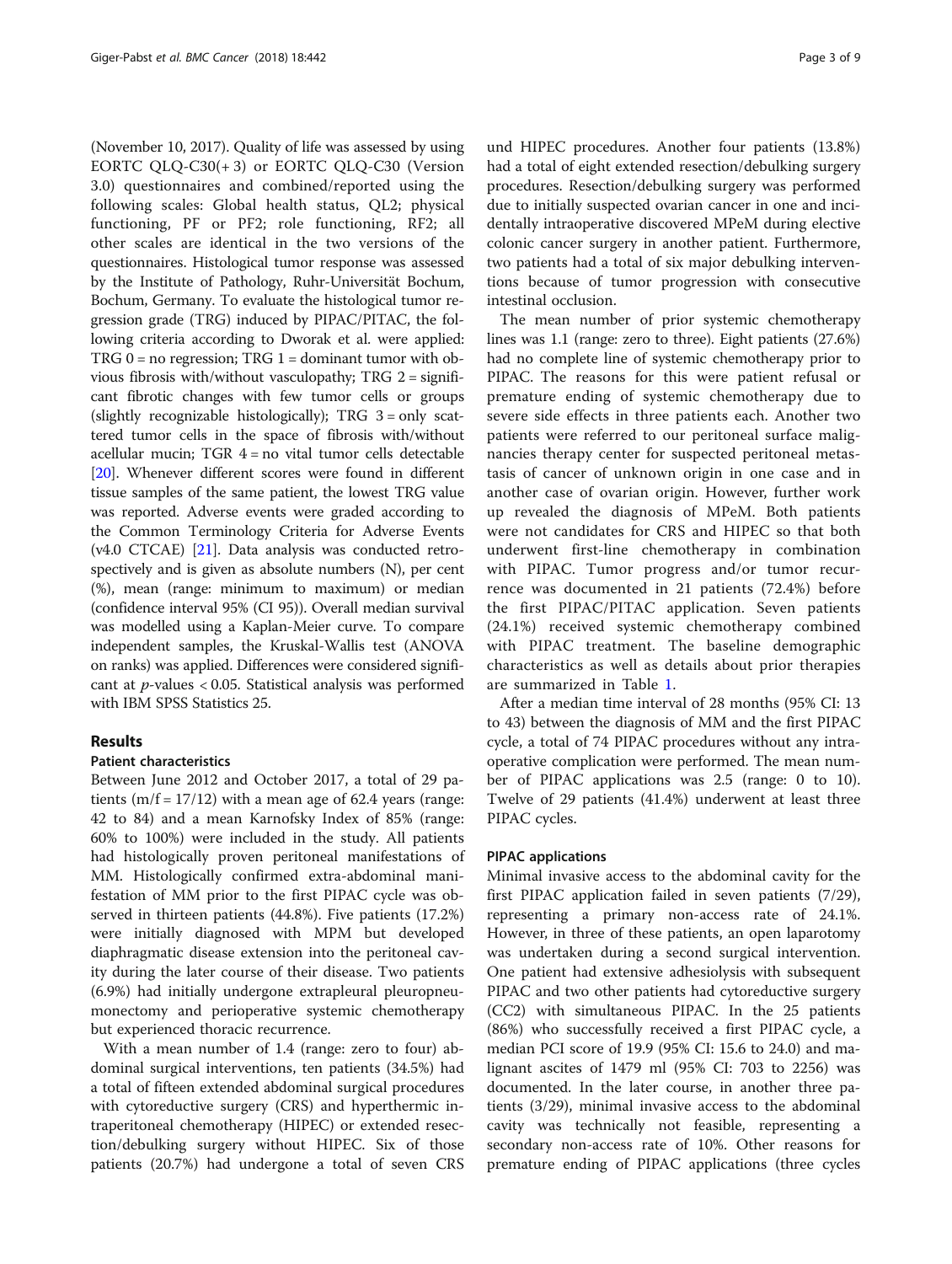<span id="page-3-0"></span>Table 1 Baseline characteristics of patients scheduled for PIPAC/PITAC

| Characteristics/Data items                              | Number          | Percent |
|---------------------------------------------------------|-----------------|---------|
| Total patients                                          | 29              | 100     |
| Sex                                                     |                 |         |
| - Male                                                  | 17              | 58.6    |
| - Female                                                | 12              | 41.4    |
| Mean age (years; range)                                 | 62.4 (42 to 84) |         |
| ECOG performance score                                  |                 |         |
| $-0$ or $1$                                             | 26              | 89.7    |
| $-2$ or 3                                               | 3               | 10.3    |
| Karnofsky Index                                         |                 |         |
| $-100%$                                                 | $\overline{2}$  | 6.9     |
| - 90%                                                   | 15              | 51.7    |
| $-80%$                                                  | 9               | 31.0    |
| $-70%$                                                  | 2               | 6.9     |
| $-60%$                                                  | 1               | 3.4     |
| Mesothelioma cell type                                  |                 |         |
| - epithelioid                                           | 29              | 100     |
| Clinical type                                           |                 |         |
| - "dry" type                                            | 8               | 27.6    |
| - "wet" type                                            | 12              | 41.4    |
| - "mixed" type                                          | 9               | 31.0    |
| Alcohol consumption                                     |                 |         |
| - no or minimal                                         | 22              | 75.9    |
| - daily alcohol intake                                  | 7               | 24.1    |
| Smoking habits                                          |                 |         |
| $- no$                                                  | 18              | 62.0    |
| - yes                                                   | 11              | 38.0    |
| Primary tumor site at initial diagnosis                 |                 |         |
| - abdominal                                             | 24              | 82.8    |
| - thoracal                                              | 5               | 17.2    |
| Prior extended resection surgery                        |                 |         |
| - cytoreduction & HIPEC (CC-0 & CC-1)                   | 7               | 24.1    |
| - abdominal debulking                                   | 8               | 27.6    |
| - pleuropneumonectomy                                   | 2               | 6.9     |
| - thoracotomy/decortication                             | 3               | 10.3    |
| Prior surgical score (PSS)                              |                 |         |
| $-$ PSS $0$                                             | 11              | 27.5    |
| $-$ PSS 1                                               | 8               | 29      |
| - PSS 2                                                 | 6               | 15      |
| $-$ PSS 3                                               | 15              | 37.5    |
| Extra-abdominal metastatic spread<br>before PIPAC/PITAC | 13              | 44.8    |
| - thoracal                                              | 8               | 27.6    |
| - mediastinal                                           | 3               | 10.3    |
| - abdominal wall                                        | 2               | 6.9     |

|                         | <b>Table 1</b> Baseline characteristics of patients scheduled for |  |  |
|-------------------------|-------------------------------------------------------------------|--|--|
| PIPAC/PITAC (Continued) |                                                                   |  |  |

| Characteristics/Data items                           | Number         | Percent |
|------------------------------------------------------|----------------|---------|
| No previous systemic chemotherapy                    | 8              | 27.6    |
| - refused any systemic chemotherapy                  | 3              | 10.3    |
| - stop due to severe side effects                    | 3              | 10.3    |
| - new diagnosis of disease                           | $\mathfrak{D}$ | 6.9     |
| First line chemotherapy                              | 21             | 72.4    |
| - Cisplatin & Pemetrexed                             | 17             | 58.6    |
| - Pemetrexed mono                                    | 3              | 10.3    |
| - Carboplatin & Pemetrexed                           | 1              | 3.4     |
| Second line chemotherapy                             | 8              | 27.6    |
| - Cisplatin & Pemetrexed                             | 5              | 17.2    |
| - Pemetrexed mono                                    | 3              | 10.3    |
| Third line chemotherapy                              | $\mathfrak{D}$ | 6.9     |
| - Pemetrexed mono                                    | $\mathfrak{D}$ | 6.9     |
| Systemic chemotherapy & scheduled for PIPAC          | 7              | 24.1    |
| - Cisplatin & Pemetrexed                             | 4              | 13.8    |
| - Pemetrexed mono                                    | 3              | 10.3    |
| Scheduled for PIPAC without systemic<br>chemotherapy | 22             | 75.9    |

HIPEC hyperthermic intraperitoneal chemotherapy, ECOG Eastern Conference Oncology Study Group, PIPAC Pressurized IntraPeritoneal Aerosol Chemotherapy, PITAC Pressurized IntraThoracal Aerosol Chemotherapy, PSS prior surgical score, "wet" type = presence of ascites, "dry" = type absence of ascites

intended) were clinical deterioration in 5 cases, extraabdominal tumor progression under PIPAC and palliative systemic chemotherapy in one case, patient decision to stop any therapy in two cases, no evidence of disease after tumor debulking and PIPAC in one case, and death in one case.

## Adverse events

With 34 postoperative complications (CTCAE grade 1–4) in a total of 79 PIPAC/PITAC applications, the procedure related overall morbidity rate (34/79) was 43.0%. Mild postoperative complications (CTCAE grade 1) such as abdominal pain, pronounced wound pain, nausea/vomiting, and temporary ascites leaking out of a 5 mm trocar incision occurred in 15% (12/79), 10% (8/79), 2% (2/79) and 1% (1/76), respectively. Transient prerenal kidney injury (CTCAE grade 2; creatinine 2.0–3.0 x above baseline) was observed after 8% (7/79) of interventions. A subcutaneous chemotherapy paravasation (CTCAE grade 3) after PIPAC therapy developed in one patient (1/79; 1.3%) at the 12 mm trocar entry site. A broad-spectrum antibiotic therapy, analgesia, and local antiphlogistic therapy were administered and the patient fully recovered. Severe CTCAE grade 4 complications due to postoperative small bowel anastomotic leakage was observed in two patients who had undergone subtotal cytoreductive surgery (CC2)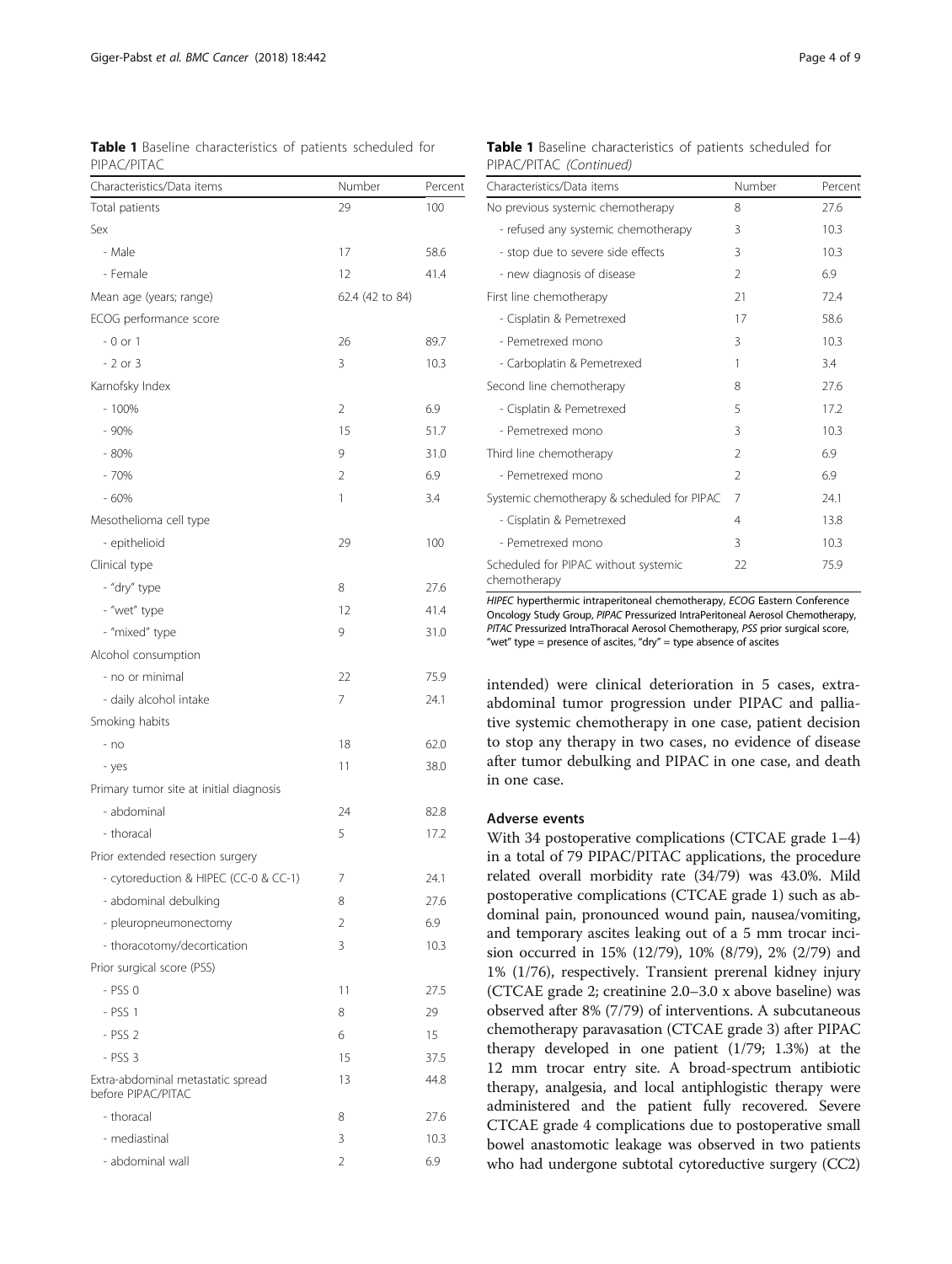and simultaneous PIPAC. However, both patients fully recovered postoperatively and are alive with a radiological stable disease and without systemic chemotherapy after a follow up period of 54 and 61 months, respectively.

The overall mortality rate of patients who had a minimum of one PIPAC application was 4% (1/25). The procedure-related mortality rate was 1.3% (1/79). One patient died after the second PIPAC cycle due to kidney insufficiency. Surgical details and postoperative adverse events are summarized in Table 2.

## Tumor regression assessment, Ascites & Survival

The median number of biopsy samples harvested during all 74 PIPACs was 8 (95% CI: 6 to 12) per patient. A local peritonectomy specimen of  $3 \times 3$  cm was obtained in every case. From 25 patients, tumor samples were retrieved during the staging laparoscopy prior to the first PIPAC. No tumor regression (TRG 0) was observed in 19 patients (19/25; 76%). However, in six patients (6/25;

Table 2 Surgical details of PIPAC/PITAC

| Data items                                                     | <b>Number</b> | Percent       |  |  |
|----------------------------------------------------------------|---------------|---------------|--|--|
| Patients with primary non-access for PIPAC                     | 7/29          | 24.1          |  |  |
| Patients with secondary non-access for PIPAC                   | 3/29          | 10.3          |  |  |
| PIPAC procedures per patient (n)                               |               |               |  |  |
| $-10x$                                                         | 1/29          | 3.4           |  |  |
| $-7x$                                                          | 1/29          | 3.4           |  |  |
| $-5x$                                                          | 1/29          | 3.4           |  |  |
| $-4x$                                                          | 4/29          | 13.8          |  |  |
| $-3x$                                                          | 5/29          | 17.2          |  |  |
| $-2x$                                                          | 8/29          | 27.6          |  |  |
| $-1x$                                                          | 5/29          | 17.2          |  |  |
| $-0x$                                                          | 4/29          | 13.8          |  |  |
| Number of successful PIPAC/PITAC procedures                    | 79            | 100           |  |  |
| - Laparoscopic PIPAC procedures                                | 71 / 79       | 89.9          |  |  |
| - Laparotomy, adhesiolysis +/- debulking<br>& PIPAC            | 3/79          | 3.8           |  |  |
| - PITAC procedures                                             | 5/79          | 6.3           |  |  |
| Overall postoperative morbidity/mortality (CTCAE v 4.0)        |               |               |  |  |
| - Grade 1                                                      | 23 / 79       | 29.1          |  |  |
| - Grade 2                                                      | 7/79          | 8.9           |  |  |
| - Grade 3                                                      | 1/79          | 1.3           |  |  |
| - Grade 4                                                      | 2/79          | 2.5           |  |  |
| - Grade 5                                                      | 1/79          | 1.3           |  |  |
| Media survival time (days) according to tumor regression grade |               |               |  |  |
| - Grade 0                                                      | 6             | 226 (31-708)  |  |  |
| - Grade 1                                                      | 11            | 360 (135-529) |  |  |
|                                                                |               |               |  |  |

PIPAC Pressurized IntraPeritoneal Aerosol Chemotherapy, PITAC Pressurized IntraThoracal Aerosol Chemotherapy

- Grade 2+ 8 360 (175–1331)

24%), minimal tumor regression (TRG 1) was found. All of these patients had previous systemic chemotherapy. Out of a total of 29 patients, 20 patients (69%) underwent ≥2 PIPAC cycles and were therefore eligible for histological tumor regression grade (TRG) analysis. Repetitive PIPAC applications failed to induce any objective histological tumor regression in 25% of patients (5/20). However, 75% of patients (15/20) showed an objective tumor regression with major (TRG 3) and complete tumor regression (TRG 4) observed in 20%  $(4/20)$  and  $10\%$   $(2/20)$ , respectively. On an intentionto-treat basis, PIPAC thus caused histological tumor regression in 51.7% of patients (15/29). Comparison of TRG scores between consecutive PIPAC cycles showed a significant increase in TRG after the first PIPAC but no further significant increase for the following PIPAC applications (PIPAC #1 vs. PIPAC #2:  $p < 0.0001$ ; PIPAC #1 vs. PIPAC #3:  $p < 0.0001$ ; PIPAC #1 vs. PIPAC #4:  $p < 0.0001$ ). There was a significant linear regression ( $p < 0.001$ ; regression coefficient = 0.587). Figure [1a](#page-5-0) summarises the histological tumor regression grade (TRG) induced by PIPAC treatment.

Although there is a trend towards a decrease of malignant ascites under repetitive PIPAC applications, no statistically significant effect was observed ( $p = 0.99$ ). In some patients, PIPAC induced a marked reduction of malignant ascites. Figure [1b](#page-5-0) shows a follow-up computer tomography (CT) after PIPAC application. Similar results were observed for the PCI score, which did not change significantly during PIPAC therapy  $(p > 0.99)$ . Consecutive ascites volume measurements as well as the PCI score assessments during PIPAC treatment did not show any significant changes (Additional file [1:](#page-7-0) Figure S1 and Additional file [2:](#page-7-0) Figure S2).

The follow up period started with the first PIPAC application. During a median follow up period of 14. 4 months (95% CI: 8.1 to 20.7), a median overall survival of 26.6 months (95% CI: 9.5 to 43.7) was observed. At the end of the study period, a total of ten patients had died. Survival data of 25 patients after the first PIPAC cycle are given in Fig. [1c](#page-5-0).

Quality of life was assessed and demonstrated a notable increase in all functional scales such as physical functioning, role functioning, emotional functioning, social functioning, and cognitive functioning as well as overall quality of life (Fig. [1d](#page-5-0) ). In addition, items of gastrointestinal toxicity such as appetite loss, constipation, nausea, and emesis also improved during PIPAC treatment as did fatigue (Fig. [1d\)](#page-5-0).

## PITAC applications

Three patients underwent a total of five PITAC procedures in addition to PIPAC during the same operation. PITACs were repeated within an interval of six weeks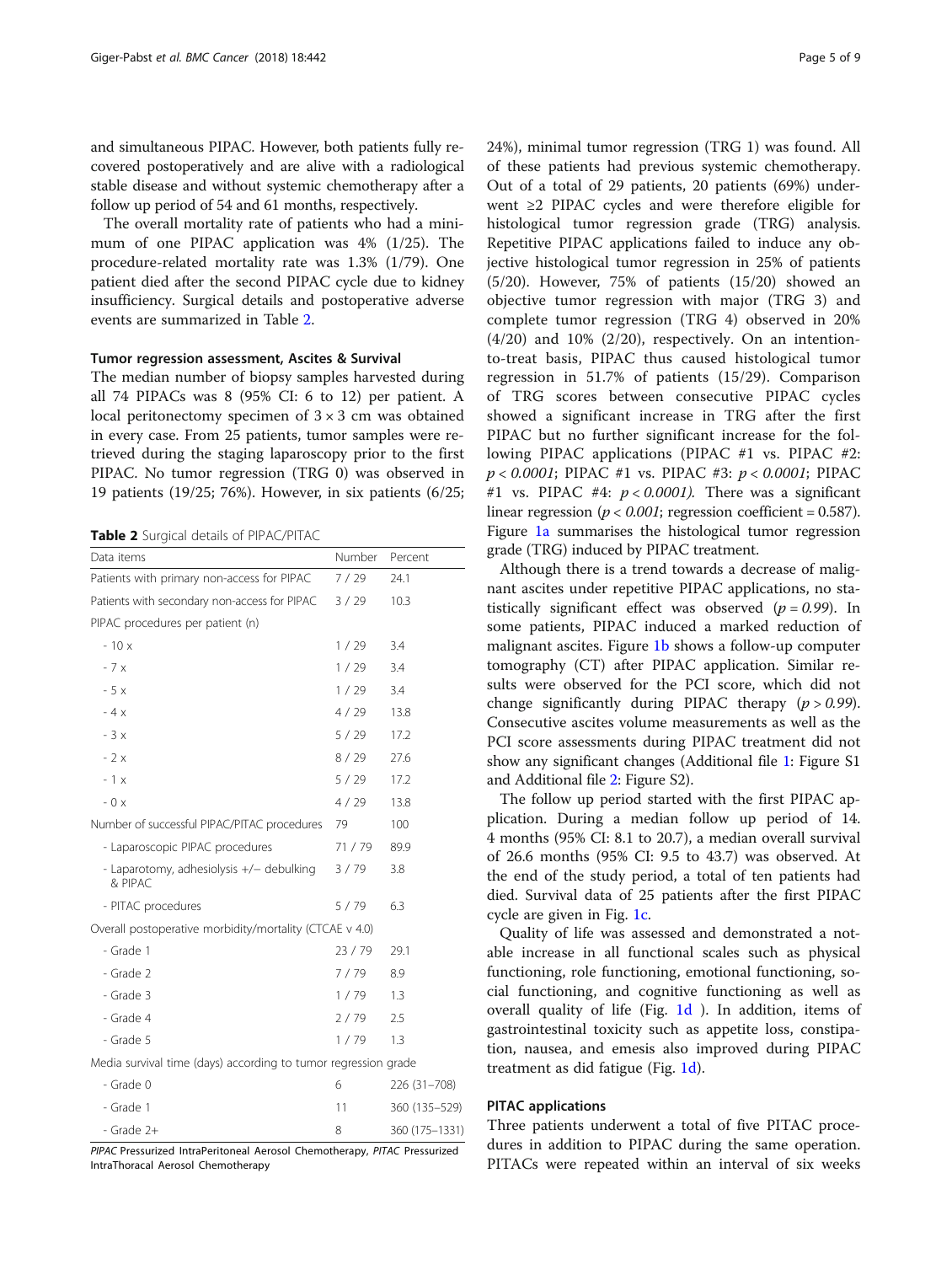<span id="page-5-0"></span>

Inset with dotted line: linear regression (p < 0.001; regression coefficient = 0.587). Tumor regression grade 0 to 4 according to Dworak et al.: 0, no regression; 1, minimal regression; 2, moderate regression; 3, major regression; 4, complete regression. **b** MRI and CT scans of a 59 year old patient who refused any systemic chemotherapy and not being a candidate for cytoreductive surgery and HIPEC. Upper panel: Preoperative MRI before PIPAC#1 showing the upper abdomen with pronounced ascites perihepatic, in the left upper abdomen (a1) and in the lower abdomen/ pelvis with a trapped small intestine (a2). During PIPAC#1, 6 l of ascites were evacuated. Lower panel: CT scan of the upper abdomen 12 weeks after PIPAC#1 (6 weeks after PIPAC#2) and preoperatively before PIPAC #3, showing only a moderate amount of ascites perihepatic, in the left upper abdomen (b1) and pelvis (b2). 500 ml ascites was removed during PIPAC#3. c In 25 patients who received at least one PIPAC cycle, a median overall survival of 26.6 months (95% CI: 9.5 to 43.7) was observed after the first PIPAC application (open and laparoscopic). d Quality of life scores according to the EORTC QLQ-C30 questionnaire during PIPAC treatment cycles 1 ( $N = 21$ ),  $2$  ( $N = 18$ ), 3 ( $N = 11$ ), and 4/5 ( $N = 11$ ), respectively. Box plots: lower/upper boundaries of boxes represent the 25th/75th percentiles, thick lines the medians, and the whiskers the 10th and 90th percentiles, respectively; white circles are the means (with regression lines). GHS/QoL, global health score, quality of life; PF, physical functioning; RF, role functioning; EF, emotional functioning; CF, cognitive functioning; SF, social functioning; FA, fatigue; NV, nausea and vomiting; PA, pain; DY, dyspnoea; SL, insomnia; AP, appetite loss; CO, constipation; DI, diarrhoea; FI, financial difficulties

for recurrence of significant malignant pleural effusion. The mean amount of pleural effusion evacuated during the first PITAC was 1150 ml (range: 900 to 1900). No

perioperative complications occurred. In one patient, recurrence of a clinical relevant pleural effusion was observed four weeks after the first PITAC procedure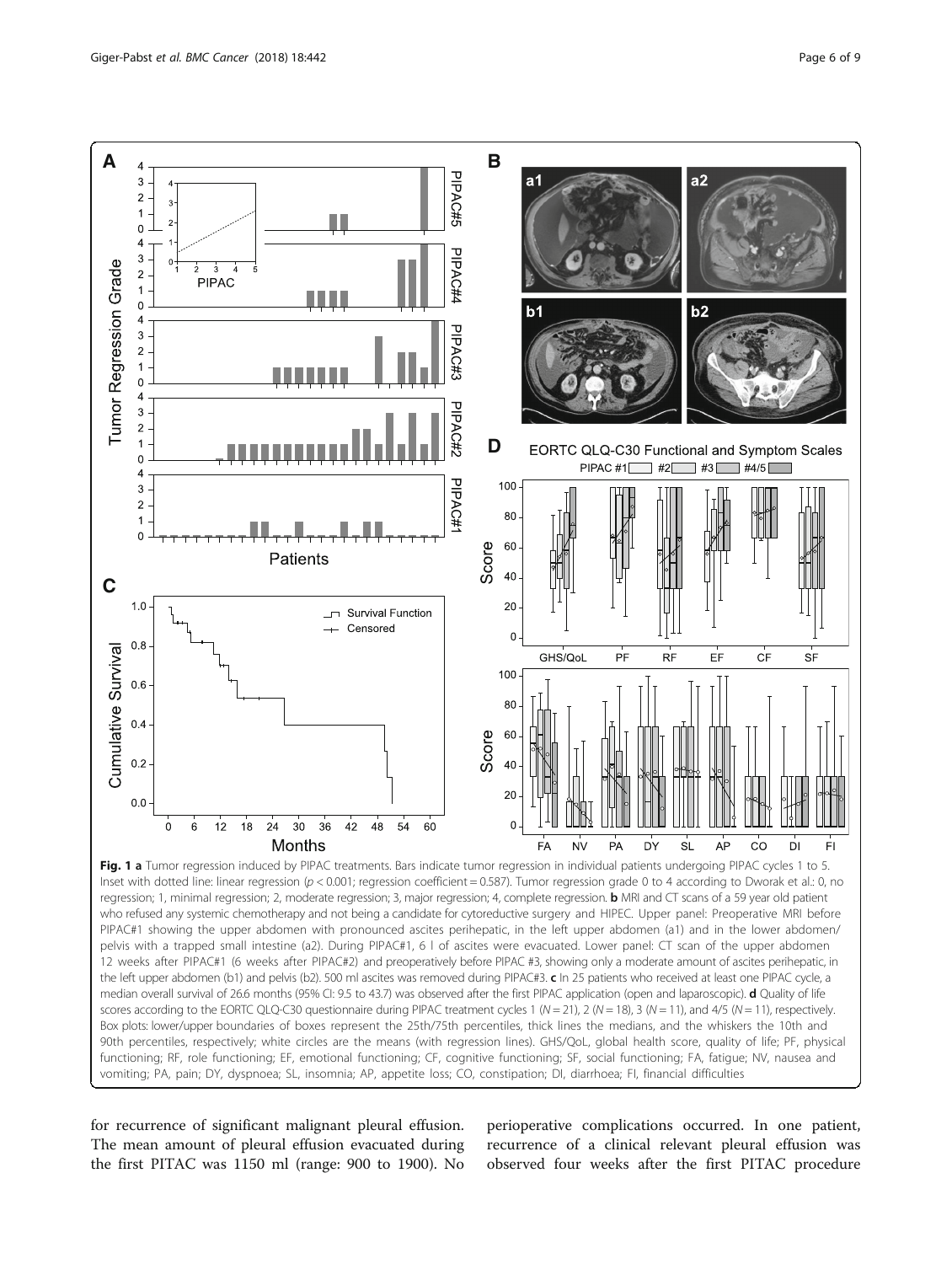together with a rapid decline of the patient's general condition. Therefore, no further PIPAC/PITAC procedure was performed and the patient died 63 days after the first PIPAC/PITAC with best supportive care. In the two other patients, follow-up CT scans six months after the first PITAC/PITAC showed a stable condition with a moderate amount of pleural effusion of 200 ml and 300 ml, respectively.

## **Discussion**

In Europe, the incidence of MM is increasing with an expected peak incidence between the years 2010 and 2040 [\[10](#page-8-0)]. Moreover, the prognosis of this disease remains poor for most patients. However, patients with MM of the abdominal cavity who undergo macroscopic complete tumor resection and perioperative intraperitoneal chemotherapy, 5-year survival rates of 30% to 60% have been reported by several independent observational studies [[22](#page-8-0)]. Unfortunately, most patients are not suitable for extensive surgery and therefore are treated with systemic palliative chemotherapy with a median overall survival of 15 months [[11](#page-8-0)]. Since MPeM usually remains confined to the abdominal cavity for most of its natural history, this biological behavior predisposes these patients to benefit from intraperitoneal therapy [[8\]](#page-8-0).

PIPAC is a new and optimized intraperitoneal chemotherapy approach for patients with end-stage peritoneal carcinomatosis. In contrast to conventional liquid intraperitoneal chemotherapy, PIPAC delivers cytostatic drugs into the abdominal cavity as a therapeutic aerosol during a standard laparoscopy. The rationale behind this approach is based on the facts that pressure enhances the in-tissue drug influx by convection [\[23](#page-8-0)], an aerosol has a superior surface/volume ratio compared to liquids, and the higher drug concentration of the therapeutic aerosol increases the in-tissue depth penetration and concentration by enhanced diffusion [[24\]](#page-8-0). In addition, PIPAC has the advantage that it can be given repetitively and the therapy response can be monitored objectively by repetitive tumor biopsies. Published data on the safety and feasibility from our PIPAC program as well as data from independent groups confirm a high feasibility and safety profile of PIPAC treatment in ovarian, gastric, colo-rectal an pancreatic cancer patients [[17,](#page-8-0) [25](#page-8-0)].

In the present series, primary non-access was observed in 24% of patients but no intraoperative complications occurred. However, due to a lack of alternative therapy options, we performed laparotomy, adhesiolysis, even cytoreductive surgery (CC2) with simultaneous or consecutive PIPAC in these patients. Within our series, the primary non-access rate was somewhat higher than that observed in previous reports [[25](#page-8-0), [26\]](#page-8-0) but still lower than recently published by a French multicenter trial that found a high non-access rate of 38% [\[27](#page-8-0)]. Furthermore, postoperative complications after PIPAC applications were frequently observed but were within the range of other published PIPAC series [\[17](#page-8-0)]. However, in our series, two patients with cytoreductive surgery and simultaneous PIPAC application had postoperative small bowel anastomotic leakage that required emergency surgery (CTCAE grade 4), multiple reoperations and prolonged postoperative recovery. Although this observation might only be a coincidence, it is most likely to be linked to the fact that tissue concentrations after PIPAC application are far higher compared to those ob-served for HIPEC [[16\]](#page-8-0). Moreover, ex-vivo studies report, that the highest tissue in-depth chemotherapy penetration occurs in the small bowel [[28](#page-8-0), [29](#page-8-0)]. Based on these observations and preclinical pharmacological data we do not recommend complex adhesiolysis, cytoreductive surgery and simultaneous PIPAC.

PIPAC- and HIPEC-related mortality between 1% and 3% is well documented in experienced centers using these techniques [[17](#page-8-0)]. However, also in this present study, one patient died after PIPAC application. The patient presented intraoperatively with extensive and bulky tumor manifestations and developed the typical metabolic findings of tumor lysis syndrome after PIPAC and died due to acute kidney failure.

To date, few studies have been reported of patients with MPeM, and treatment of this disease has been largely extrapolated from the treatment of MPM. However, recent data about cisplatin combined with pemetrexed demonstrated improved disease control rates [\[11](#page-8-0), [30](#page-8-0)]. Fujimoto et al. treated twenty-four patients with histologically proven MPeM with cisplatin and pemetrexed as first-line therapy. A total of thirteen patients were eligible for metabolic tumor response analysis by  $^{18}F$ fluorodeoxyglucose positron emission tomography (FDG/ PET). An overall response rate of 46% and a median overall survival of 16 months were observed [\[11\]](#page-8-0).

PIPAC offers the unique opportunity of objectively analyzing and monitoring tumor regression during PIPAC. Overall, in our population of extensively pretreated patients, PIPAC induced objective tumor regression > 50% of patients whereas major and even complete tumor response was achieved in 20% of patients. Comparing these findings with the results of first-line systemic chemotherapy with cisplatin and pemetrexed reported by Fujimoto et al. suggests that PIPAC might be a suitable second-line therapy after failure of standard first-line therapy with surgery and a cisplatin/pemetrexed systemic chemotherapy regimen. Although the observed survival rate and duration is promising, it remains unclear whether this effect is attributed to PIPAC or to selection bias. For example, almost half of the patients presented clinically as "wet"-type mesothelioma. It has been reported recently that this MM subtype has a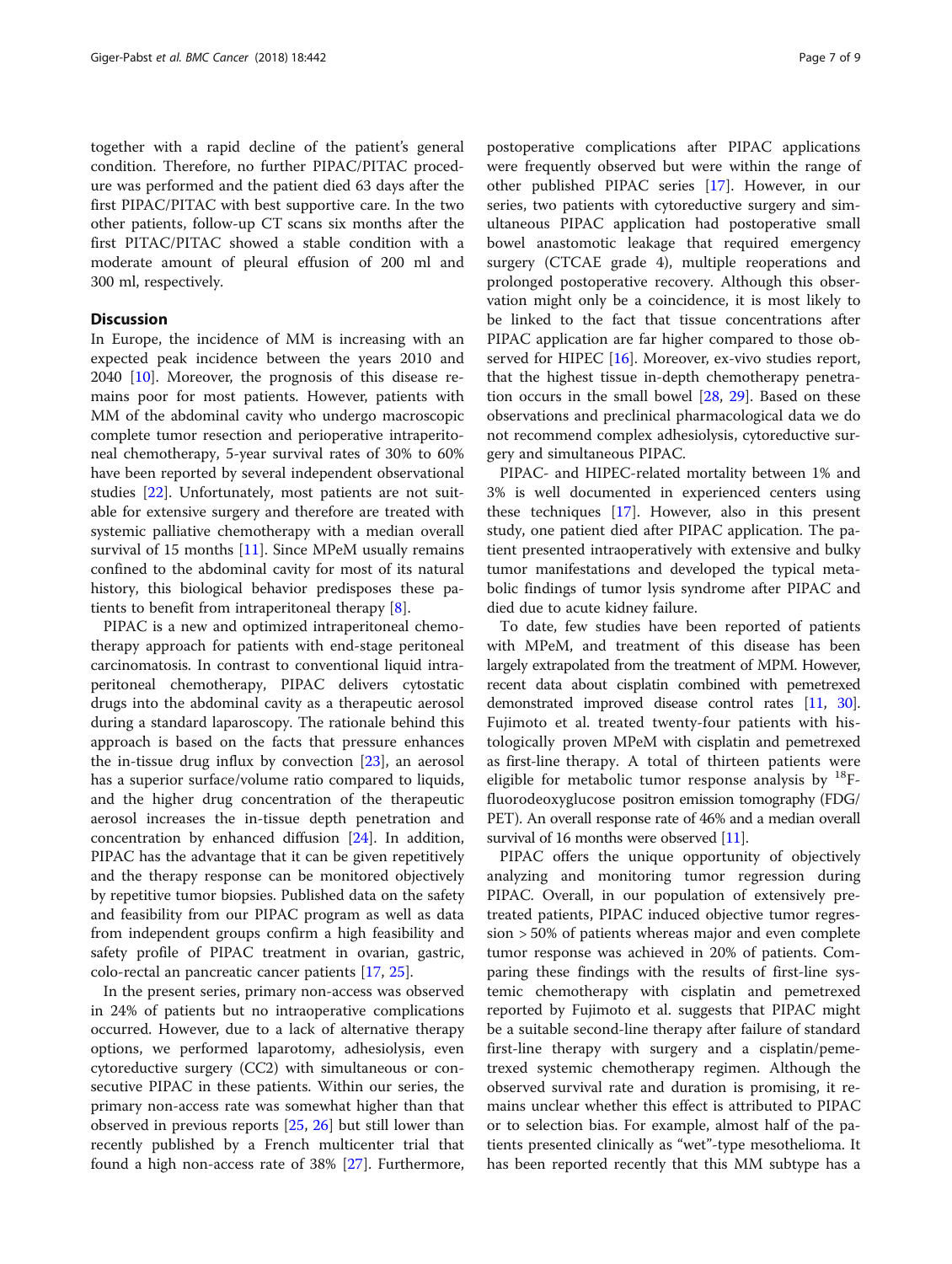<span id="page-7-0"></span>prolonged overall survival of forty-one months with first-line cisplatin and pemetrexed [[11\]](#page-8-0).

A further positive aspect is the general improvement in the quality of life reported by patients undergoing PIPAC. Quality of life assessments demonstrated a notable increase in all functional scales such as physical functioning, role functioning, emotional functioning, social functioning, and cognitive functioning as well as overall quality of life. In addition, items of gastrointestinal toxicity such as appetite loss, constipation, nausea, and emesis also improved during PIPAC treatment as did fatigue. This is a notably finding and underscores the potential validity of PIPAC in patients with MM.

We recommend not performing adhesiolysis when accessing the abdomen during PIPAC. PIPAC is an aggressive local therapy and small serosal lesions occurring during adhesiolysis may put the bowel wall at risk for disintegration when exposed to the chemotherapy compounds applied during PIPAC. This is, however, an empirical recommendation based on the observation that chemical bowel perforation did not occur in our patients, who generally did not undergo adhesiolysis.

Clearly, the sample size is a limitation of our study and has to be kept in mind when interpreting the study results. On the other hand, MM is a rare disease and case series reporting on patients with MM are usually limited in size. In addition, PIPAC is a new procedure and our results have to be independently confirmed. Lastly, the retrospective design of this study limits the generalizability of the results. Selection of patients for this procedure as well as self selection may influence the results favorably for PIPAC. Future studies should thus be prospective and implement uniform inclusion criteria.

## Conclusions

Delivering repetitive PIPAC cycles to patients with end-stage MM of the abdominal cavity who had previous major abdominal surgery and systemic chemotherapy is feasible and safe. MM of the peritoneal cavity is highly sensitive to PIPAC achieving significant tumor regression. The median overall survival time of 26.6 months is promising. PITAC is feasible but its safety and efficacy to control malignant pleural effusion remain unclear.

## Additional files

[Additional file 1:](https://doi.org/10.1186/s12885-018-4363-0) Figure S1. Box plots of malignant ascites removed during PIPAC cycles #1 to #5. No statistically significant control of malignant ascites could be achieved with PIPAC treatment ( $p > 0.99$ ). (PDF 101 kb)

[Additional file 2:](https://doi.org/10.1186/s12885-018-4363-0) Figure S2. Box plots for the PCI observed during PIPAC cycles #1 to #5. No statistically significant difference could be observed during repetitive PIPAC applications  $(p > 0.99)$ . (PDF 22 kb)

#### Abbreviations

CC: Completeness of cytoreduction; CI: Confidence interval; CTCEA: Common Terminology Criteria for Adverse Events v4.0; ECOG: Eastern Cooperative Oncology Group Performance Score; IPC: Intraperitoneal chemotherapy; KI: Karnofsky index; MM: Malignant mesothelioma; MPeM: Malignant peritoneal mesothelioma; MPM: Malignant pleural mesothelioma; PC: Peritoneal carcinomatosis; PCI: Sugarbaker's peritoneal carcinomatosis index; PIPAC: Pressurized IntraPeritoneal Aerosol Chemotherapy; PITAC: Pressurized IntraThoracal Aerosol Chemotherapy; PSS: Prior surgical score; TRG: Tumor regression grade

#### Acknowledgments

We are thankful to Mrs. J. Koke (study nurse), Fabian Giger, and Karla Nemet for data collection.

#### Availability of data and materials

The dataset and/or analysed during the current study are available from the corresponding author on reasonable request.

#### Authors' contributions

UGP: Study design, PIPAC/PITAC procedures, data collection, data analysis, drafting and critical revision for important intellectual content of the manuscript. CD: Study design, PIPAC procedures and data acquisition. TAF: Data collection, data analysis and drafting of the manuscript. MO and TOF: Data interpretation and drafting and critical revision for important intellectual content of the manuscript. GAR: Statistical analysis, drafting and critical revision for important intellectual content of the manuscript. CBT: PIPAC procedures, drafting and critical revision for important intellectual content of the manuscript. All authors read and approved the final manuscript.

#### Ethics approval and consent to participate

This study was approved by the local Institutional Review Board (Ethics Committee of the Ruhr-Universität Bochum, Germany; registration number 15–5280). All participants agreed to participate in the study. A written informed consent was obtained from all participants.

#### Competing interests

The authors declare that they have no competing interests.

#### Publisher's Note

Springer Nature remains neutral with regard to jurisdictional claims in published maps and institutional affiliations.

#### Author details

<sup>1</sup> Basic Research Laboratories of the Department of Surgery, Marien Hospital Herne, Ruhr-Universität Bochum, Herne, Germany. <sup>2</sup>Department of General Surgery & Therapy Center for Peritoneal Carcinomatosis, Marien Hospital Herne, Ruhr-Universität Bochum, Herne, Germany. <sup>3</sup>Department of Digestive and Oncologic Surgery, Colorectal Surgery Unit, Trousseau Hospital, Tours, France. <sup>4</sup>Institute of Clinical Cancer Research, UCT-University Cancer Center Frankfurt, Hospital Northwest, Frankfurt, Germany. <sup>5</sup>Department of Obstetrics and Gynecology, Marien Hospital Herne, Ruhr-Universität Bochum, Herne, Germany.

#### Received: 10 January 2018 Accepted: 12 April 2018 Published online: 18 April 2018

#### References

- American Cancer Society. (2013, December 19). Malignant mesothelioma. [http://www.cancer.org/acs/groups/cid/documents/webcontent/003119](http://www.cancer.org/acs/groups/cid/documents/webcontent/003119-pdf.pdf) [pdf.pdf.](http://www.cancer.org/acs/groups/cid/documents/webcontent/003119-pdf.pdf)
- 2. Sugarbaker PH, Yan TD, Stuart OA, Yoo D. Comprehensive management of diffuse malignant peritoneal mesothelioma. Eur J Surg Oncol. 2006;32:686–91.
- 3. Robinson BW, Lake RA. Advances in malignant mesothelioma. N Engl J Med. 2005;353:1591–603.
- 4. Bani-Hani KE, Gharaibeh KA. Malignant peritoneal mesothelioma. J Surg Oncol. 2005;91:17–25.
- 5. Papi M, Genestreti G, Tassinari D, Lorenzini P, Serra S, Ricci M, Pasquini E, Nicolini M, Pasini G, Tamburini E, Fattori PP, Ravaioli A. Malignant pericardial mesothelioma. Report of two cases, review of the literature and differential diagnosis. Tumori. 2005;91(3):276–9.